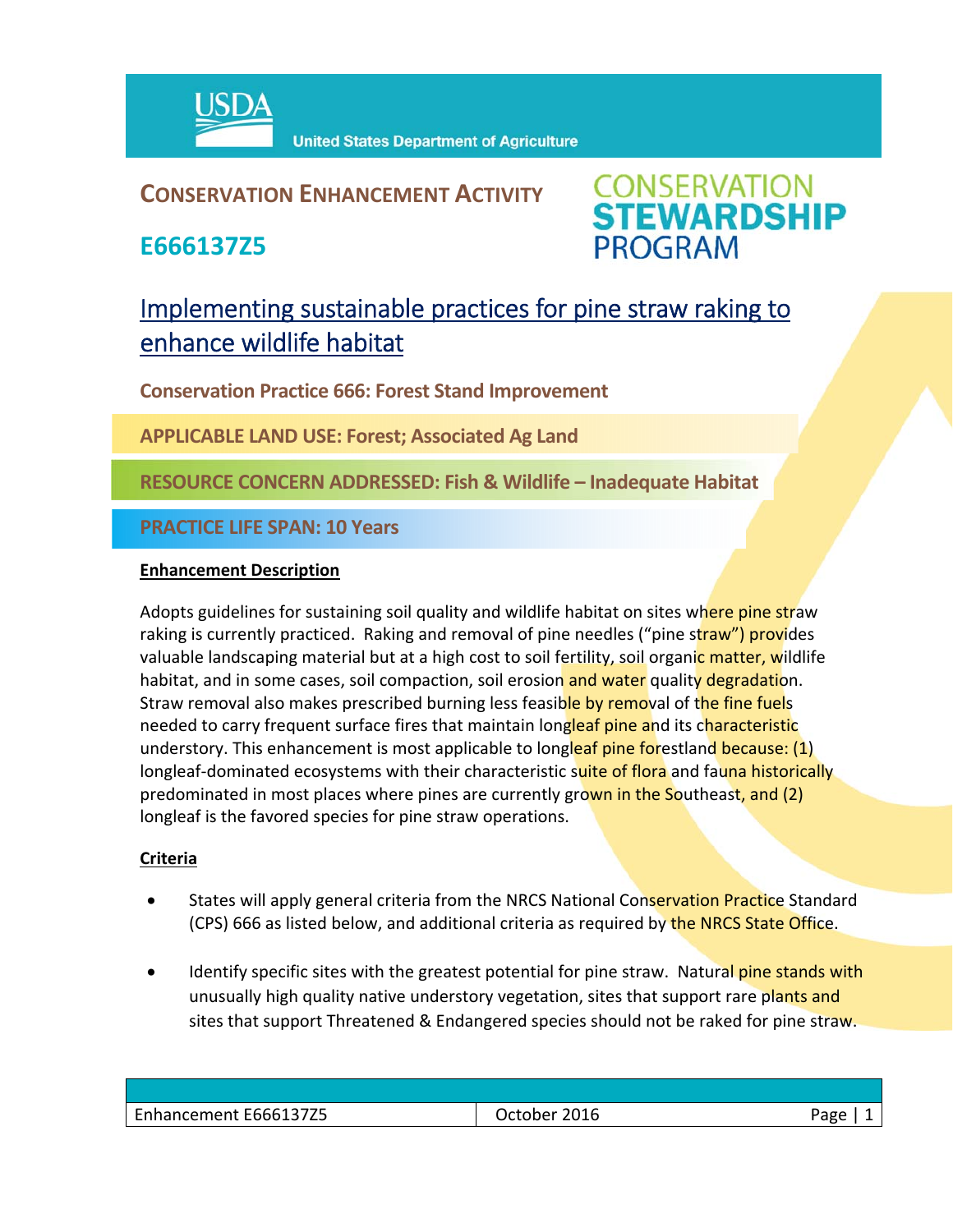

 The enhancement will be applied to sites where pine straw raking has occurred at least once during the past three years.



- Adhere to the following guidelines for pine straw raking:
	- o Do not rake straw on erodible soils with slopes greater than 8%.
	- o Use hand tools rather than mechanized raking equipment. Use pitchforks to lift straw off of rare or high‐value understory plants.
	- o Divide the acreage to be raked into several units and rotate the raking regime so that only a portion of the area is raked each year.
	- o Adopt a rotation that includes periodic prescribed burns. One recommended rotation begins with a "rest" year to allow fuel to accumulate, a burn year and then a year when raking can occur (rest-rake-burn, repeat).
	- o Thin the pine overstory to provide light needed to support understory plants. Thin when tree crowns begin to touch or when basal area reaches about 120 square feet, whichever comes first. Reduce basal area to 60-70 square feet.
	- o Collect only the undecomposed, recently fallen "red needles." Leave undisturbed the partially decomposed older needles, which are of little economic value.
	- o Harvest needles once, in the middle of the fall (October) needle drop. Although the amount of subsequent needle drop will be less, studies have shown that retaining the late-season needles can reduce nitrogen and phosphorous losses by up to 70% and soil erosion by up to 90%.
	- o If herbicides are necessary to control invasive or undesirable plants use directed-spray or spot treatments, and choose formulations and spray windows that will not damage native grasses and forbs.

| Enhancement E666137Z5 | 2016<br>October | Pape |
|-----------------------|-----------------|------|